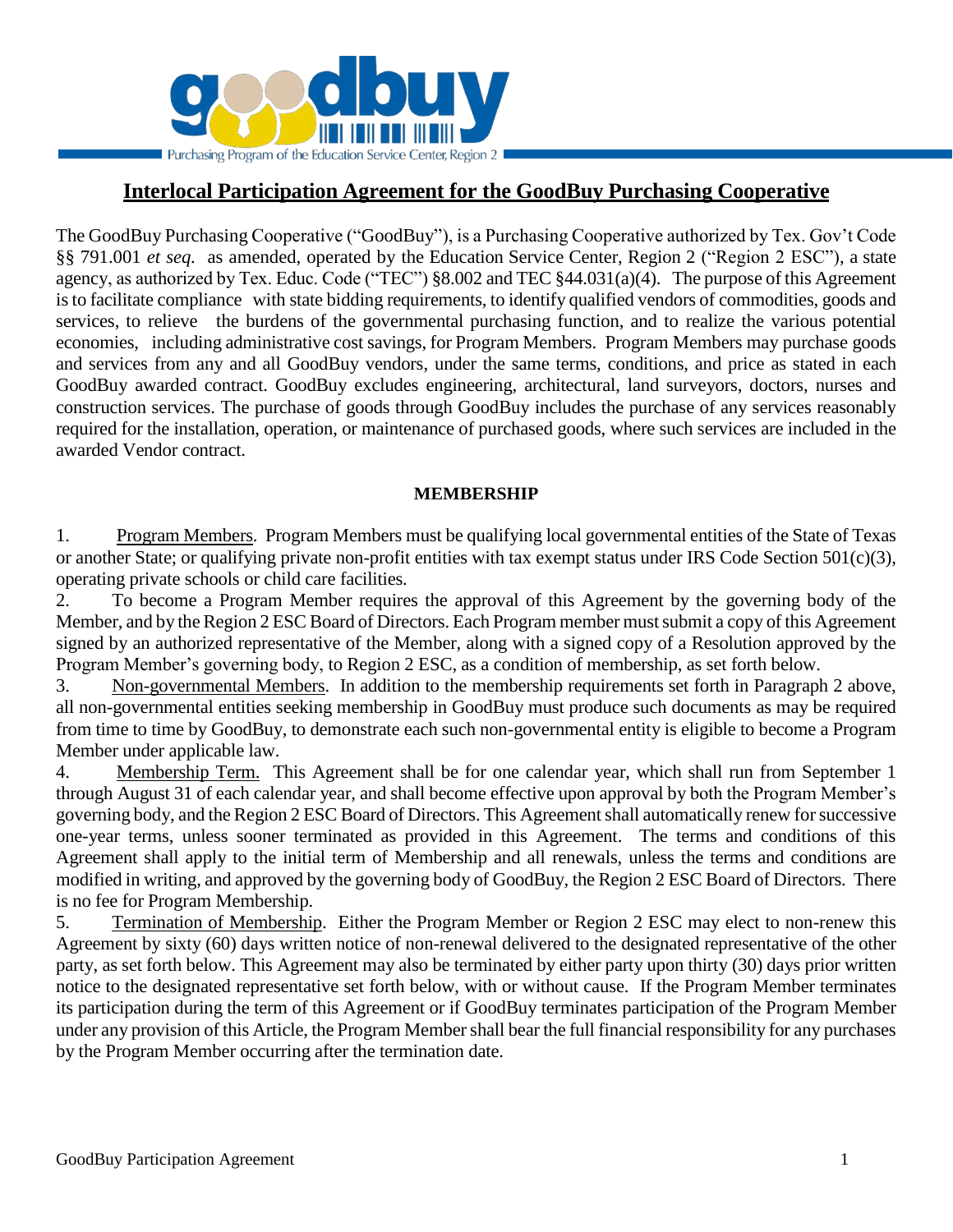

#### **Services Provided by GoodBuy:**

GoodBuy will:

- Provide the organization and administrative structure of the program, including all staff necessary for the efficient operation of the program;
- Solicit requests from Program Members for adding categories/commodities and relevant specifications, and quantity demands for goods and services that could be included in the GoodBuy program;
- Prepare specifications for procurement of goods and services to be included in the GoodBuy program;
- Publish solicitations for prices and bids from potential Vendors of goods and services to be included in the GoodBuy program;
- Qualify potential Vendors and their goods or services, based on published bid criteria, and including the conducting of due diligence of potential Vendors;
- Tabulate price quotes, unit prices, and other information provided by potential Vendors of goods and services, to determine awarded Vendors for specific goods and services;
- Making all Vendor background research information and bids, and GoodBuy awarded Vendor contract analysis information available to Program Members;
- Maintain and publish the list of all GoodBuy awarded contracts, including all relevant information about the goods and services available under each awarded Vendor contract; and
- Provide Members with procedures for ordering, delivery, and billing for Member purchases from GoodBuy vendors.

Region 2 ESC is the designated entity that shall supervise the GoodBuy performance of this Agreement.

Any written notice to the GoodBuy Purchasing Cooperative shall be made by first class mail, postage prepaid, and delivered to: GoodBuy Purchasing Cooperative, Education Service Center, Region 2, 209 N. Water St., Corpus Christi, Texas 78401-2528 or by e-mail sent and actually received by GoodBuy to a GoodBuy Relations Representative at goodbuy@esc2.net.

### **Member Obligations**:

- Each Program Member warrants that all Vendor payments, or other disbursements required under this Agreement will be made from current revenues budgeted and available to that Member.
- Program Members commit to purchase goods and services that become part of the official GoodBuy products and services list when it is in the best interest of the member entity.
- Each Program Member agrees to prepare purchase orders or provide other documentation issued to the appropriate vendor from the official awarded Vendor list provided by GoodBuy clearly noting contract number on it, as may be required by Member policy and procedures; provide a copy of each such Purchase Order, or Member approved order confirmation, Vendor Invoice or other proof of purchase for a purchase to the GoodBuy representative no later than 60 business days of the Member purchase from a GoodBuy Vendor;
- Accept shipments of products or delivery of services ordered from vendors in accordance with standard GoodBuy purchasing procedures.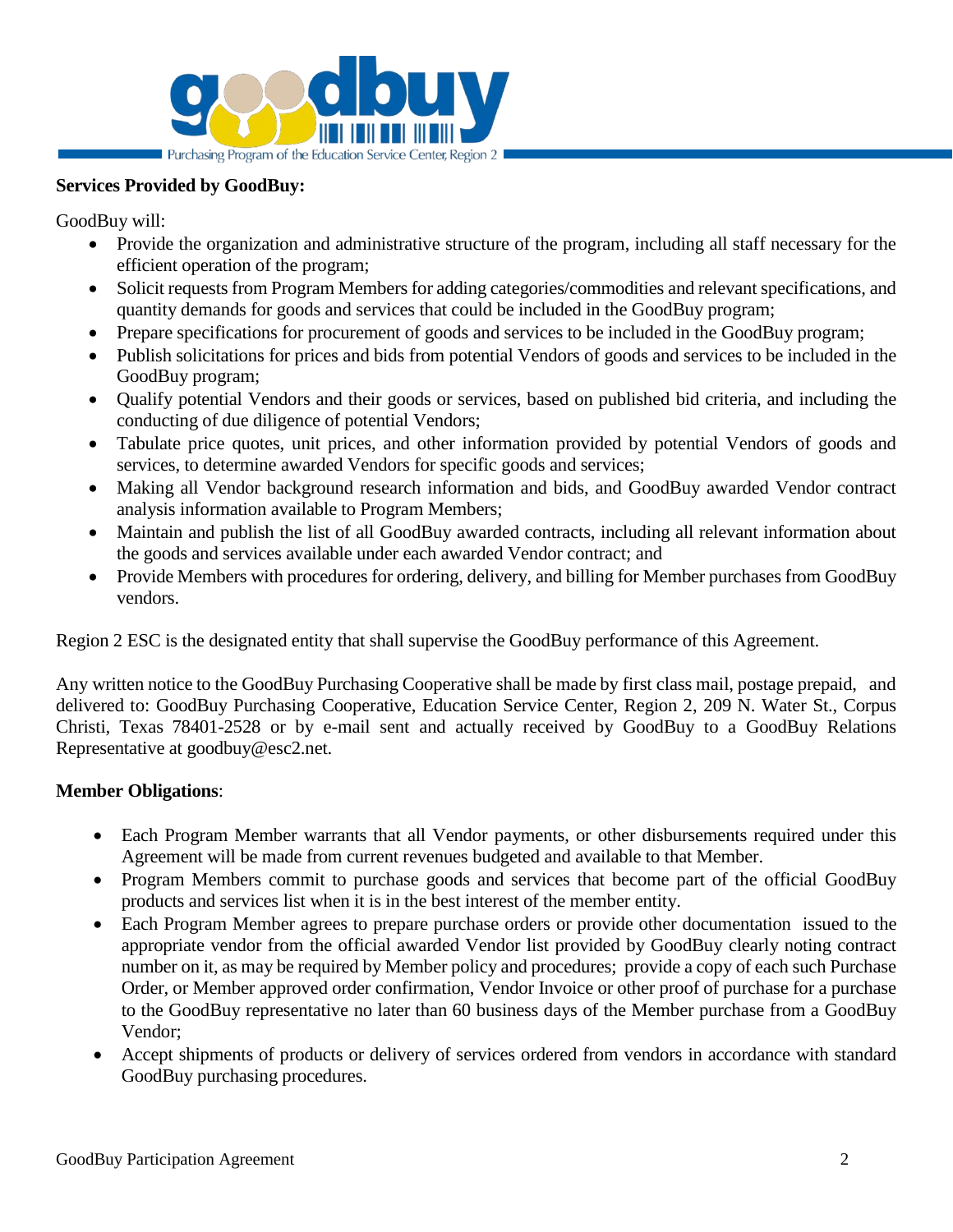

- Pay Vendors in a timely manner for all goods and services received.
- Report promptly in writing to GoodBuy any and all instances in which a Program Member has rejected goods or services delivered to the Member by any awarded GoodBuy Vendor, or has cancelled any previously approved Purchase Order or invoice Order for goods or services to be provided by any awarded GoodBuy Vendor, to the designated GoodBuy representative.
- It is also a condition precedent to the approval of this Agreement for each Program Member by the Board of Directors of Region 2 ESC, that each prospective Program Member shall designate the person or persons who have express authority to represent and bind the Program Members in the administration and operation of this Agreement, with respect to GoodBuy purchasing, and Region 2 ESC will not be obligated to contact any other individual(s) regarding GoodBuy matters. A Program Member may change the designated Member representative listed below at any time by submitting written notice to goodbuy@esc2.net.

| Program Member Name:<br><u> 1989 - Andrea Barbara, Amerikaansk politiker (d. 1989)</u> |                      |
|----------------------------------------------------------------------------------------|----------------------|
| Program Member Designated GoodBuy representative(s):                                   |                      |
| Name: $\frac{1}{\sqrt{1-\frac{1}{2}} \cdot \frac{1}{2}}$                               | Contact Information: |
|                                                                                        |                      |
|                                                                                        | City:                |
| Telephone:                                                                             |                      |
| Facsimile:                                                                             |                      |

The Program Member shall provide proof of goods and services purchased via any GoodBuy contract (purchase orders, monthly activity reports, order confirmations, invoices, etc.) to GoodBuy (all purchases conducted through GoodBuy Awarded Vendor contracts). These reports may be modified from time to time as deemed appropriate by GoodBuy.

### **GENERAL TERMS AND CONDITIONS**

**1.** Governing Law and Venue**.** The Program Member and GoodBuy agree that this Agreement is governed by the law of the State of Texas and the published policies and procedures of GoodBuy. Any and all suits arising from this Agreement shall be brought in a court of competent jurisdiction and venue shall lie in Nueces County, Texas.

**2.** Cooperation and Access. The Program Member and GoodBuy agree that they will cooperate in compliance with any reasonable requests for information and/or records made by GoodBuy or the Program Member. GoodBuy reserves the right to audit the relevant records of any Program Member, and vice-versa.

**3.** Defense and Prosecution of Claims. The ESC shall not be responsible or obligated to defend any claims against the Member or prosecute any claims on behalf of the Member.

**4.** Legal Counsel. The Region 2 ESC shall not be responsible or obligated to provide or act as legal counsel to the Member with respect to any matter regarding this Agreement.

**5.** Purchase Contracts. The Region 2 ESC and GoodBuy shall not be a party to any contracts made by the Member for the purchase of goods or services with any vendor through the GoodBuy program.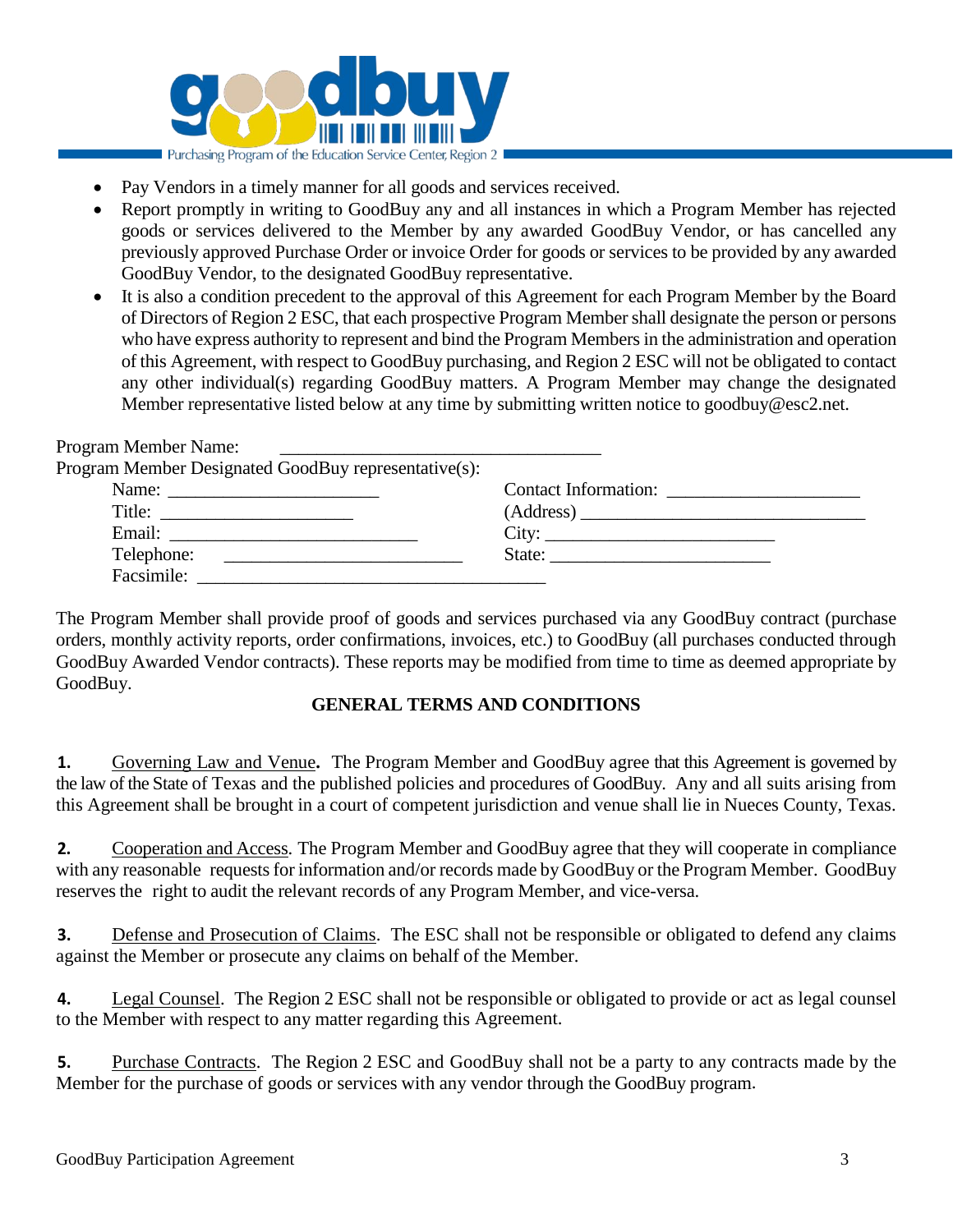

**6.** No Warranty. The Region 2 ESC and/or GoodBuy does not warrant, sponsor, or endorse the goods or services of any GoodBuy Vendor.

**7.** It is the responsibility of the Program Member purchasing from GoodBuy awarded vendors ensure that the applicable purchasing requirements for the Member are met in accordance with all applicable local, state and federal procurement law.

**8.** Mediation. All claims and disputes arising under this Agreement shall be submitted to non-binding mediation before a neutral mediator in Nueces County, Texas, with the party demanding mediation of a claim being obligated to pay all costs and expenses of mediation.

**9.** Compliance with Procurement Laws. GoodBuy shall use its best effects to solicit prices for goods and services in compliance with all applicable laws and regulations governing purchase contracts by Members, and will keep a record of its procurement methodology for inspection by any Member. Each Member is responsible for determining, in consultation with its legal counsel, whether purchasing through this cooperative will satisfy the requirements of any applicable law or regulation governing the Program Member.

**10.** This Agreement contains the entire agreement of the Parties hereto with respect to the matters covered by its terms, and it may not be modified in any manner without the express written consent of the Parties.

**11.** If any term(s) or provision(s) of this Agreement are held by a court of competent jurisdiction to be invalid, void, or unenforceable, the remainder of the provisions of this Agreement shall remain in full force and effect

**12.** No Party to this Agreement waives or relinquishes any immunity or defense on behalf of itself, its directors, officers, employees, representatives and agents as a result of its execution of this Agreement and performance of the functions and obligations described herein.

# **13.** THE GOODBUY PURCHASING COOPERATIVE, ITS ENDORSERS, AND SERVICING CONTRACTORS HEREBY DISCLAIM ANY AND ALL WARRANTIES, EXPRESS OR IMPLIED, IN REGARD TO ANY INFORMATION, PRODUCT, OR SERVICE FURNISHED UNDER THIS AGREEMENT, INCLUDING WITHOUT LIMITATION, ANY AND ALL IMPLIED WARRANTIES OF MERCHANTABILITY OR FITNESS FOR A PARTICULAR PURPOSE.

**14.** THE PARTIES AGREE THAT IN REGARD TO ANY AND ALL CAUSES OF ACTION ARISING OUT OF OR RELATING TO THIS AGREEMENT, NEITHER PARTY SHALL BE LIABLE TO THE OTHER UNDER ANY CIRCUMSTANCES FOR SPECIAL, INCIDENTAL, CONSEQUENTIAL, OR EXEMPLARY DAMAGES, EVEN IF IT HAS BEEN ADVISED OF THE POSSIBILITY OF SUCH DAMAGES

**15. GoodBuy and Region 2 ESC, their ENDORSERS AND SERVICING CONTRACTORS, DO NOT WARRANT THAT THE OPERATION OR USE OF PROGRAM SERVICES WILL BE UNINTERRUPTED OR ERROR-FREE.**